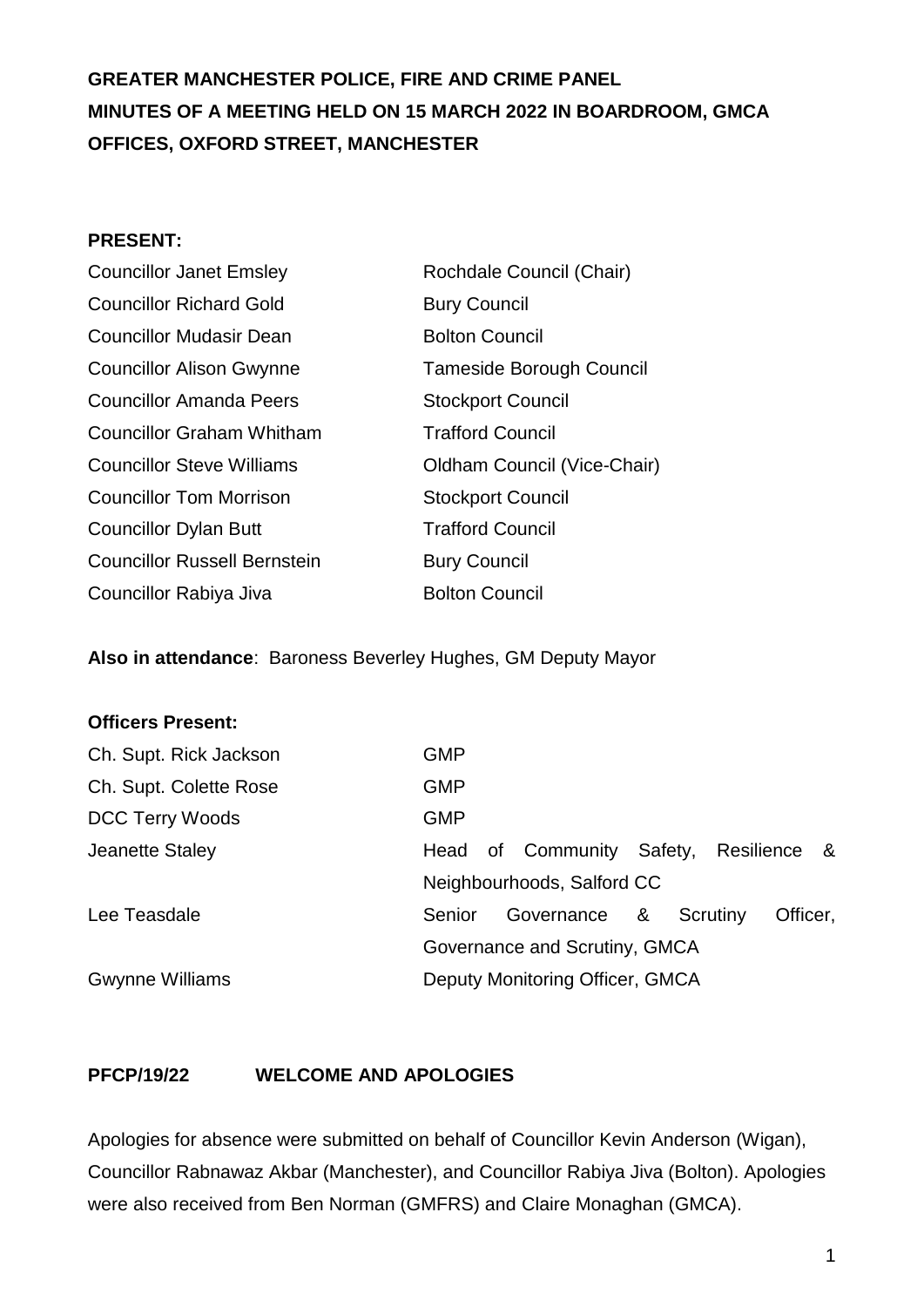It was noted that Councillor Luthfur Rahman (Manchester) had been nominated as the fifth co-opted member to the Panel. However, he was unable to attend the meeting on this occasion.

Members received an update from the Chair. It was advised that she had met with the Chair of the Race Equality Panel at a meeting on strengthening relationships across GM.

Some Members of the Panel had also attended a site visit to Whitehill Fire Station in Stockport, followed by a showing of a Safe Drive, Stay Alive event held at Stockport Plaza. The day had provided valuable insight into the work being undertaken and issues being faced, including a significant emphasis on messaging around prevention, and the importance of services working together to protect residents.

### **PFCP/20/22 DECLARATIONS OF INTEREST**

No declarations of interest were made.

### **PFCP/21/22 MINUTES OF THE PANEL HELD ON 31 JANUARY 2022**

Members were asked to note and agree the minutes of the Panel meeting held on 31 January 2022.

#### **RESOLVED/-**

That the minutes of the meeting held on 31 January 2022 be agreed by the Panel.

#### **PFCP/22/22 MINUTES OF THE PANEL HELD ON 10 FEBRUARY 2022**

Members were asked to note and agree the minutes of the Panel meeting held on 10 February 2022.

### **RESOLVED/-**

That the minutes of the meeting held on 10 February 2022 be agreed by the Panel.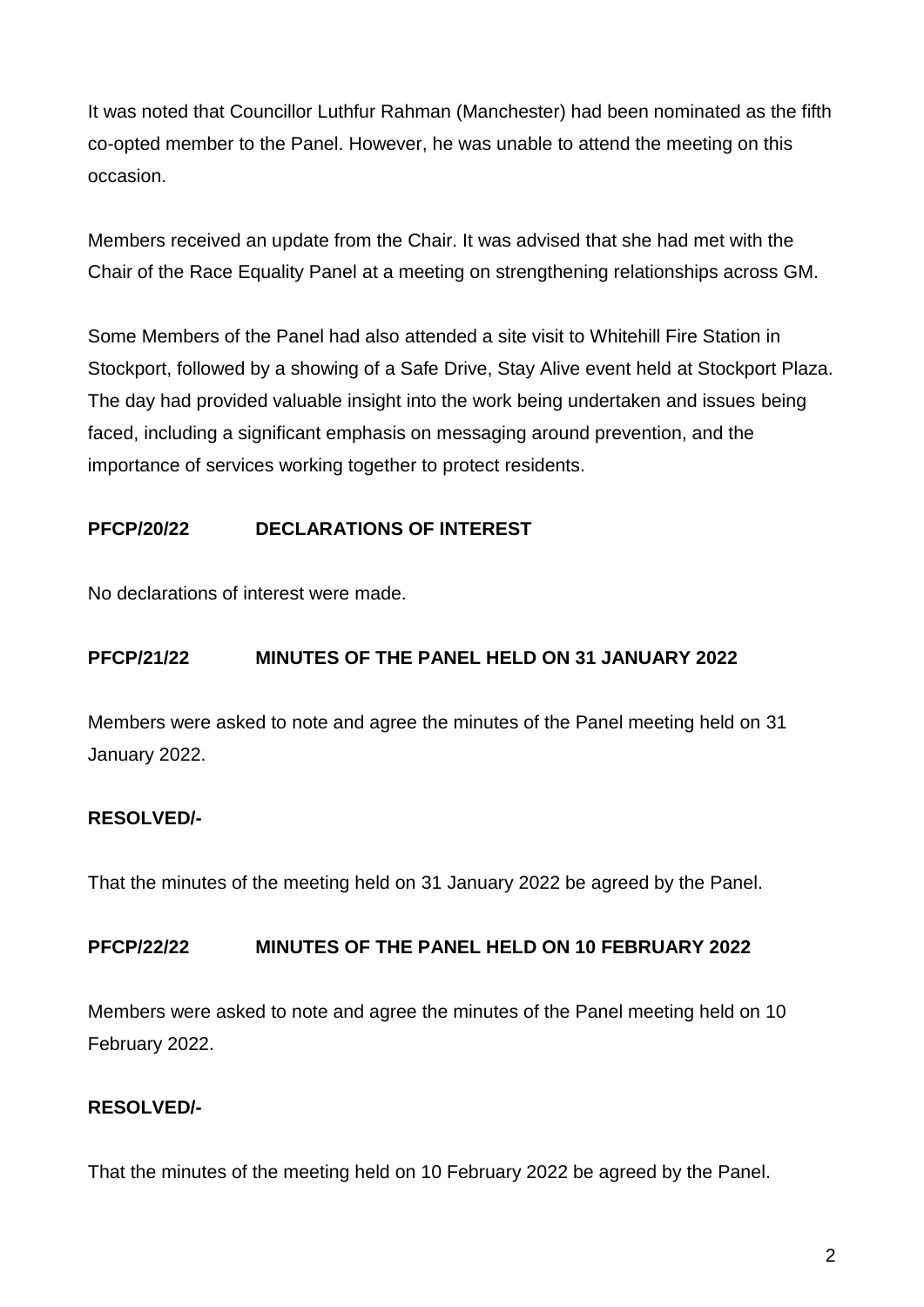# **PFCP/23/22 GM POLICE, FIRE & CRIME PANEL INDEPENDENT MEMBERS EXTENSION**

Jeanette Staley introduced a report that sought approval from Members to extend the Independent Members terms of office.

Members were informed that the original agreement to the co-option of Independent Members Majid Hussain and Angela Lawrence had been for three years from October 2018, with the option to then subsequently extend for a further three-year period.

It was requested that members approve the three-year extension sought, backdated to October 2021 for the allowance of further continuity and consistency with the Panel's membership.

The Chair of the Panel and the Independent Members themselves had been consulted on this, and all agreed that the extension would be welcome.

### **Comments and Questions**

Members asked if two independent members remained sufficient given the now extended overall membership of the Panel. It was advised that the legal requirement for two independent members remained unchanged.

### **RESOLVED/-**

1. That the Panel approves Majid Hussain and Angela Lawrence MBE as the independent members of the GM Police, Fire & Crime Panel, to commence retrospectively from 1<sup>st</sup> November 2021 until October 31st 2024.

#### **PFCP/24/22 GMFRS HMICFRS INSPECTION 2021/22**

CFO Dave Russel was invited to present a report to the Panel that summarised the round 2 GMICFRS inspection of GMFRS. The outcomes and ongoing actions taking place to support improvement were highlighted by CFO Russel: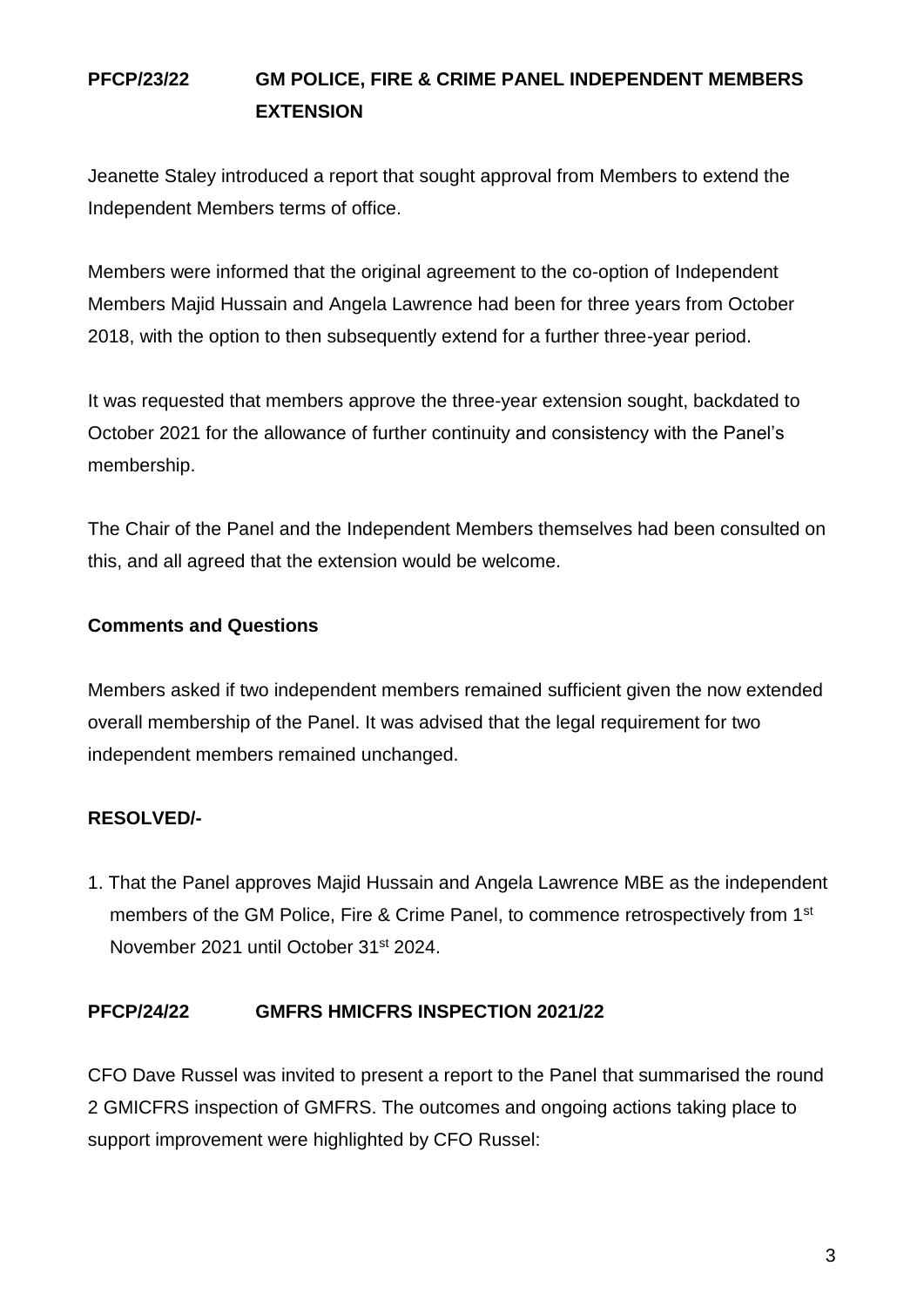- The second round of inspection had taken place during June/July of 2021, with the outcome report being published on 15<sup>th</sup> December 2021. Two causes of concern highlighted during the original 2019 inspection had now been removed and closed out. However, a new cause for concern had been included in respect of GMFRS' ability to respond to a marauding terrorist attack.
- The service was graded against three pillars (Effectiveness, Efficiency & People). The People pillar had moved from 'Requires Improvement' to 'Good'. However, the other two currently remained under the 'Requires Improvement' level.
- Two areas of innovative practice had been cited by the review. One being the introduction of an app to display operational flashcards on both mobile data terminals and officers' mobile phones – allowing instant access to standard operating procedure. The other being the introduction of a Freedom to Speak Guardian, providing staff with an informal route for giving feedback on the service.
- CFO Russel accepted all the findings, stating that the report was fair and balanced and accurately reflected a service which was evolving and improving, as evidenced by the different tone of the report compared to 2019.
- Particularly welcomed was that the report picked up upon the hard work that had been taking place to address the 'People' pillar. This provided a collective recognition of the leadership and culture that CFO Russel and the wider leadership team sought to engender throughout the service. Robust plans were now in place in terms of what was required to ensure that the remaining two pillars also moved to a 'good' rating when next inspected.
- Issues around the service's ability to respond to a marauding terrorist attack (MTA) were highlighted. It was advised that a successful outcome had been reached following a ballot of the Fire Brigades Union. With a way forward now established for a more sustainable MTA capability. Work had been taking place with the London Fire Brigade on the further development of this.
- Sixteen specific areas for improvement were highlighted within the report. None of these were areas where work was not already taking place to address the improvements required.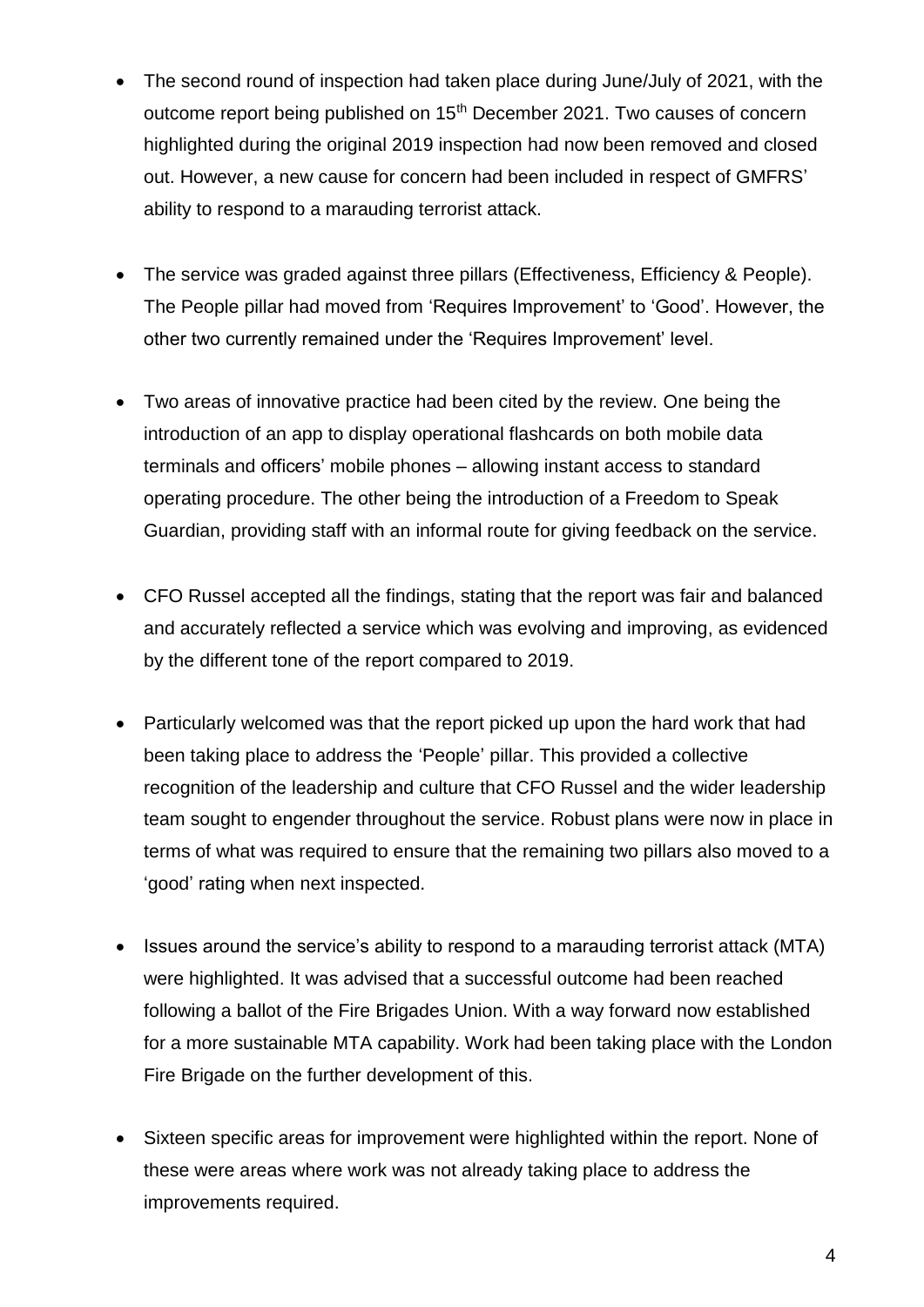• The Deputy Mayor was invited to comment on the report. Reference was made to the two-year Programme for Change that had taken place prior to the appointment of the current CFO – which had addressed many of the fundamental basics that required improvement straight away. Following the appointment of CFO Russel, this was then used as the platform for a more progressive and ambitious period of improvement towards a target of excellence. It was agreed that addressing the leadership and culture within GMFRS was vital, and the benefits of these changes were now becoming clear. Four key strategies underpinning the GM Fire Plan had been prepared and would be brought before the Panel for commentary.

#### **Comments and Questions**

The Chair thanked CFO Russel for his report and invited comments and questions from Panel Members.

- Members asked if other senior leaders at the Fire Service had the same positivity and did not feel hurt by yet another report that addressed remaining concerns. CFO Russel stated that it was important that the Service be able to 'look at itself in the mirror' and this was essential to its culture. There was still a long way to go, and this was acknowledged internally, but a clear way forward had been established and the entire Service was now galvanising around this.
- Members asked if the sharing of good practice took place. It was advised that there were means in place to allow the sharing of good practice and learning at the national, regional, and local levels.
- Members queried what a reasonable timescale was for the remaining 'requires improvement' pillars to reach the level expected of GM residents. CFO Russel stated that if a round three inspection was to take place two years from now, there was absolute confidence that all pillars would be sitting at 'good', and that the 'People' pillar would be pushing towards 'outstanding' – though this was not to say that those levels would not be achieved in working practice before the third inspection took place.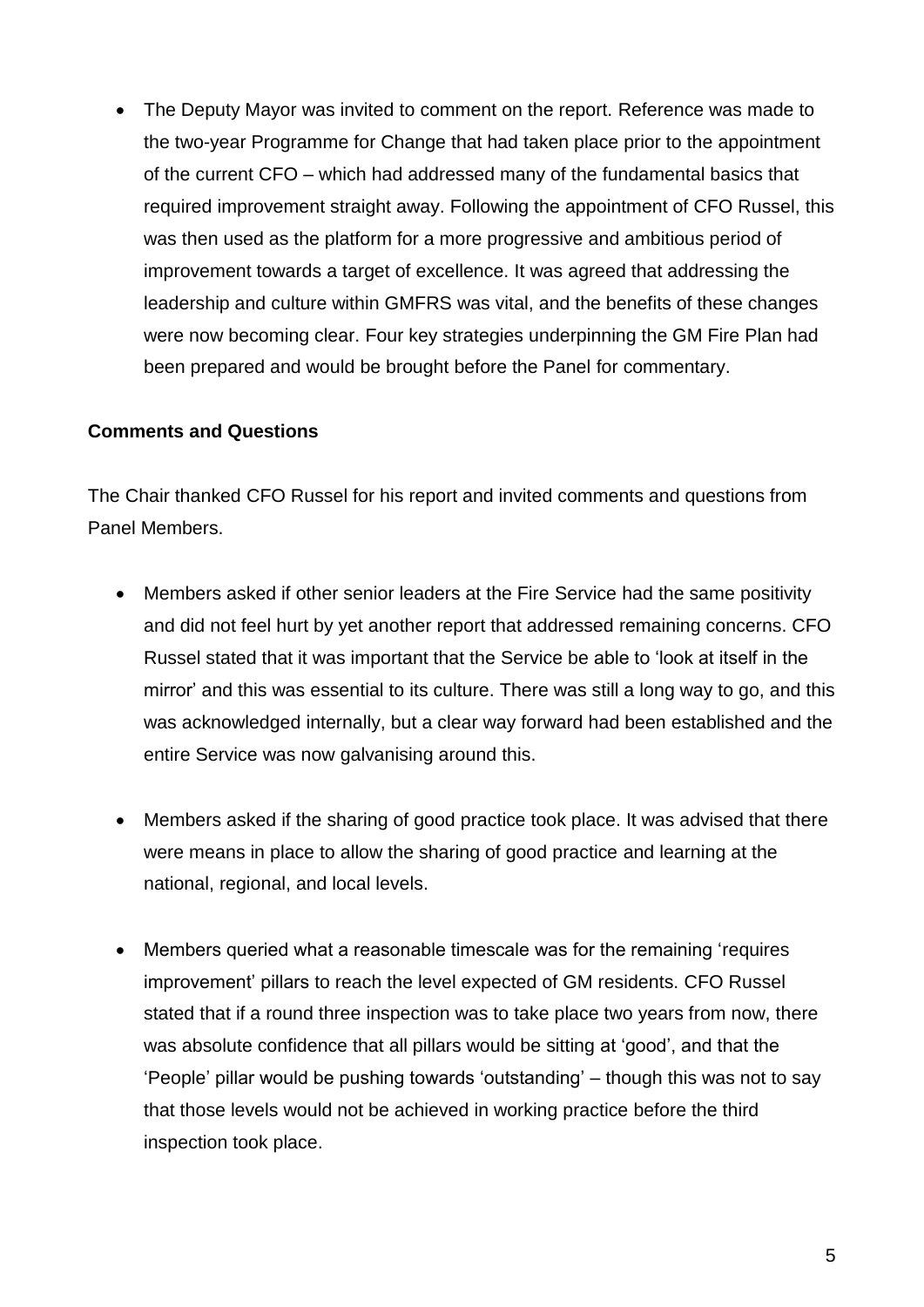- Members stated that when they received a copy of the action plan, information on when each of the actions was expected to be complete, and the impact/outcomes expected from the actions would be welcomed. CFO Russel advised that such a breakdown could be provided at a future meeting.
- Members expressed concern about workplace culture in terms of extant 'locker room' atmospheres that still appeared to exist to the detriment of inclusion of female staff members. How were messages around this getting to crews on the ground level? CFO Russel stated that the culture within the Service started with him, and that he was absolutely clear about the need for an inclusive culture within the organisation and appropriate behaviours being promoted. Interventions would absolutely take place where appropriate, and the new leadership academy established at Bury would actively include workplace culture within its training for frontline leaders.

## **RESOLVED/-**

- 1. That the Panel acknowledges the outcomes and headlines of the HMICFRS Round 2 inspection report.
- 2. That the actions in Appendix A of the report addressing the 'areas of improvement' be noted by the Panel.
- 3. That the Panel acknowledges its support for the activities required to produce a detailed Improvement Action Plan that will be linked to the relevant directorate action plans.
- 4. That the Panel requests that Action Plans brought to future meetings include detail on expected timelines and sought impacts/outcomes.

### **PFCP/25/22 GMP UPDATES ON AREAS OF FOCUS**

DCC Terry Woods and Chief Supt. Rick Jackson (GMP) were invited to provide members with an update on the progress made against all the HMICFRS areas of concern, in light of the recent publication of GMP's Police Efficiency, Effectiveness and Legitimacy (PEEL) inspection report. Key issues highlighted included: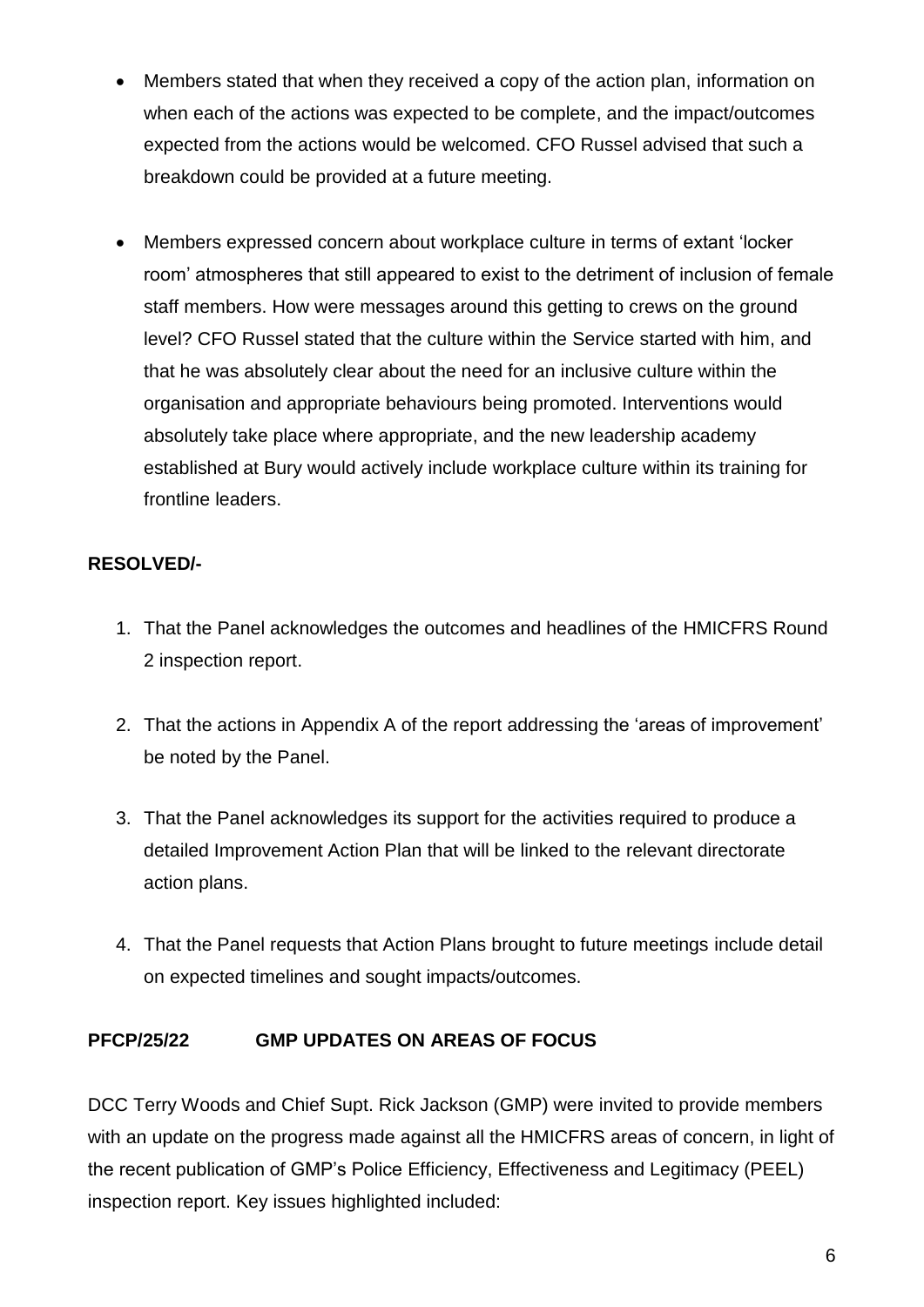- Whilst, as expected, the latest inspection had not seen GMP taken off the 'cause for concern' list, GMP did receive positive feedback regarding the inspectorate's confidence around the plan, the new leadership and the general direction of travel.
- Further context was provided on strategic work taking place to progress plans. The 'Plan on a page' was cited – the plan being underpinned by a programme board to lead the necessary changes and was chaired by DCC Woods. This included the tracking of activity to ensure full accountability and action. Agreements had been ratified through the Board in March 2022 for investment in:
	- o Uplift to the staffing in the Force Control Centre.
	- o Doubling the number of officers on road policing.
	- o The Crime Futures Programme.
	- o The Response Review.
	- o The Neighbourhoods Review, together with a commitment wherever possible to ringfencing neighbourhood resources.
	- o The creation of the Corporate Development Branch.

All of which would contribute to sustained performance improvements and improved victims' outcomes.

- The importance of the culture within the organisation was raised. CC Watson had now seen over 1000 GMP sergeants personally, to discuss standards, values, and expectations.
- Chief Supt. Jackson had led the development of a proposal around the establishing of a Corporate Development Department. Most of the country's high performing forces had one of these in place, as they looked into audit; insight; accountability and importantly – diversity; equality; inclusivity and improvement.
- The Performance Management Framework had been in place since September 2021. DCC Woods held every senior figure within GMP to account on a monthly basis in terms of performance across the board. Not only were 'green shoots' being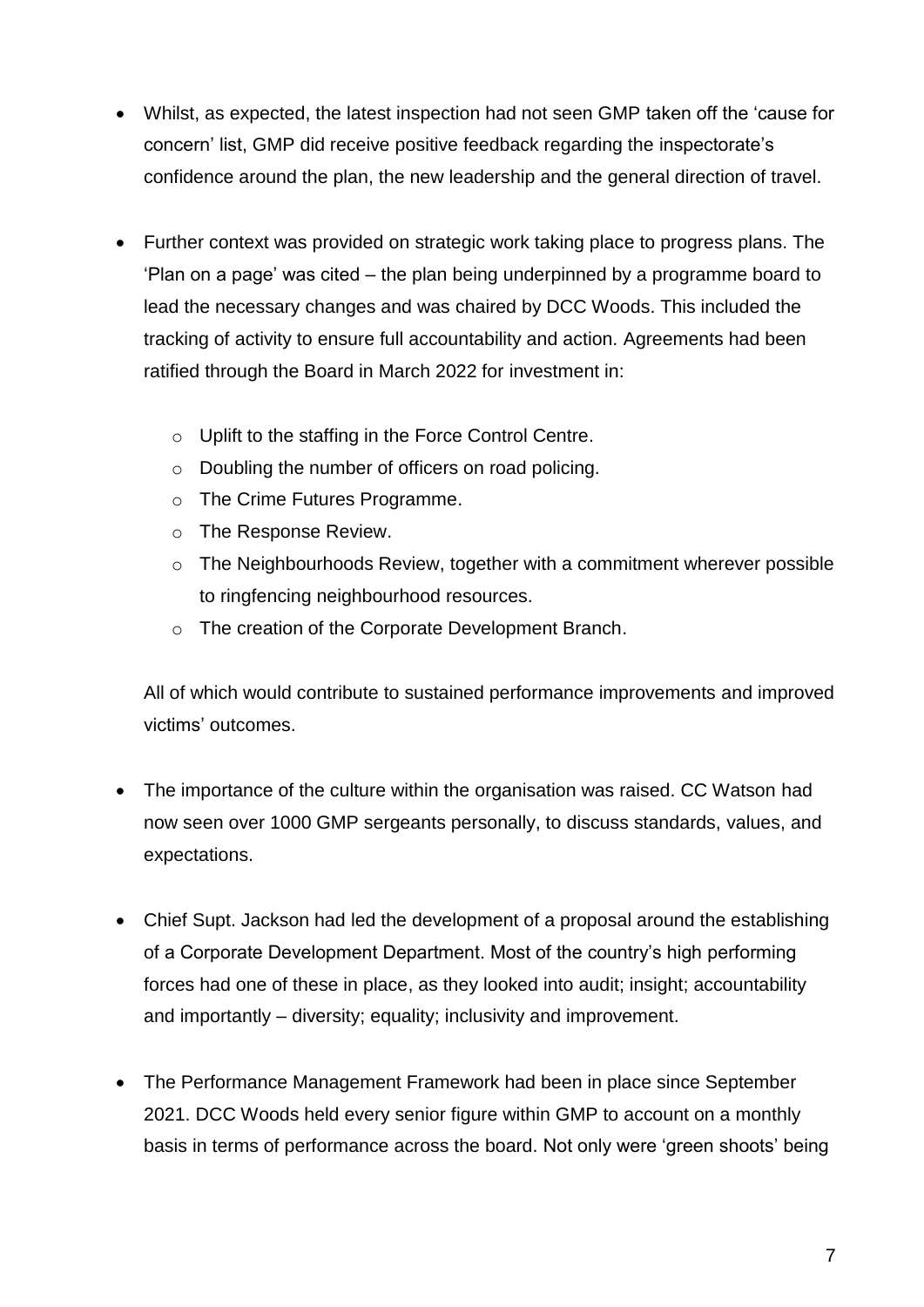seen now in terms of performance figures, but since January 2022, real tangible examples of genuine improvements in terms of 101 service pickup times etc.

- Reference was made to the concern raised by HMICFRS that GMP failed to respond appropriately to people who were vulnerable and at risk. It was advised that investments had been made on training, not just in the force control centre, but amongst staff in general – this training had drawn national praise, with other forces now looking to emulate the model. The force grading policy had been changed to bring it in line with the rest of the country. New technologies had been adopted, such as voice recognition technology. Investment had also been made in radically upgrading the ControlWorks system.
- Improvements now being seen in general response times were highlighted. At its worst point 999 pick-up time had been as delayed as 2 minutes, this now averaged around 16 seconds, and had been as low as 7 seconds. The Grade One attendance target was under 15 minutes, and now stood at 14mins 35secs on average. Grade Two attendance was down to 2hours 40secs, where previously it could have been a day or more. There had also been severe concerns around a peak of 2700 open incidents at any one time, this was now down to 827. Open crime investigations had reduced steadily from 80,000 to around 51,000 at present. The forthcoming implementation of the Crime Futures Transformation Project would however result in a complete overhaul of crime investigations.
- A net result of the improvements was that overall compliance with the National Crime Recording Standard (NCRS) had risen from a low of 77% to now sitting at 90.6%. The force would always strive for 100%, but the reality was that this was not possible for any force, and that anything over 90% could be considered a 'good' performance.
- Reference was made to the HMICFRS concern that GMP was inappropriately concluding investigations with cautions and community resolutions that were not appropriate and did not consult the victim. It was advised that many of these were known as 'outcome 16' where a victim did not support a prosecution going forward. There had now been a sizable reduction in the number of those outcomes and instead many more 'detections' (taken to the point of prosecution) were now taking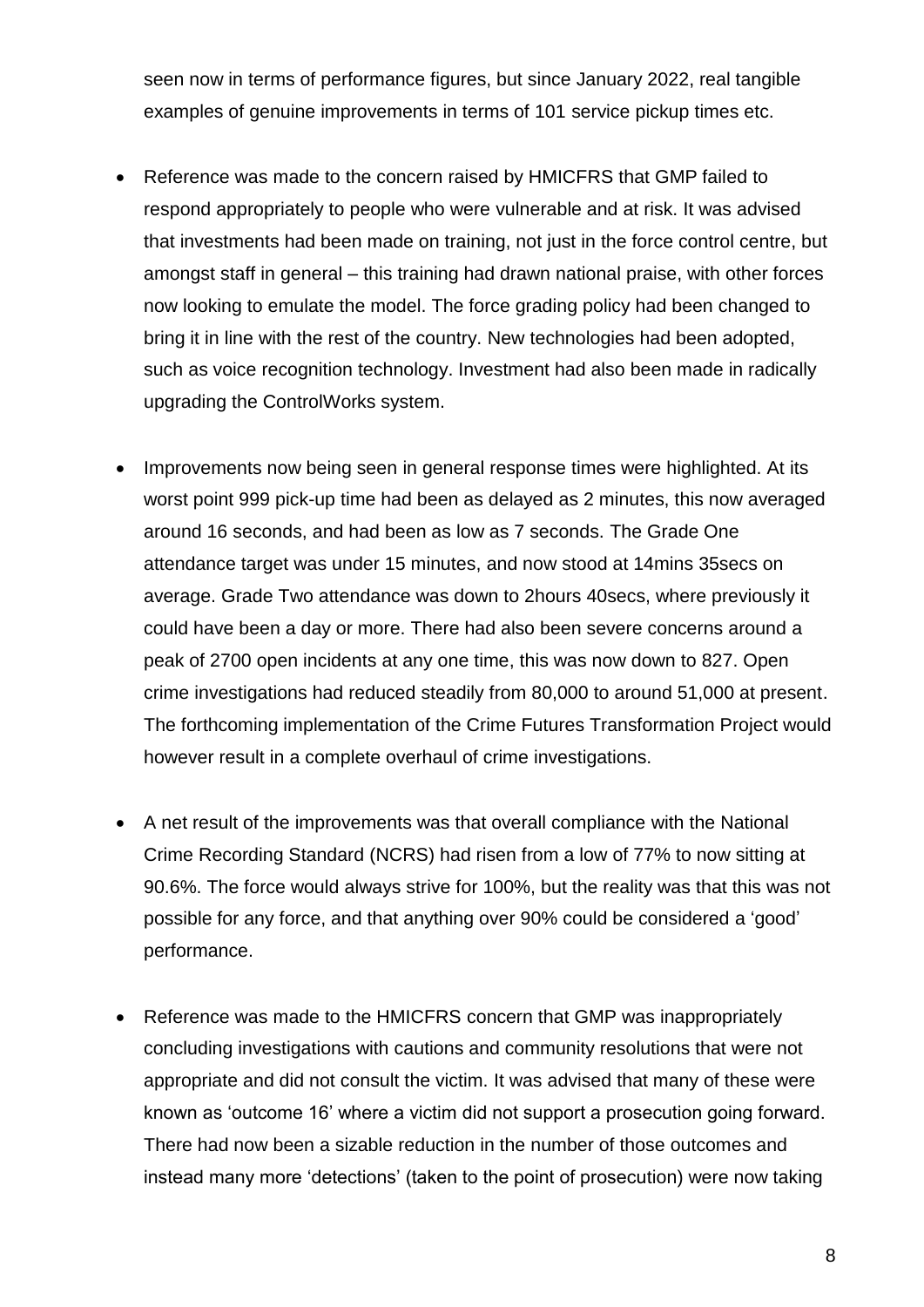place. In the rolling twelve months to February 2022, 3400 more crimes had been 'detected' resulting in a court date for the accused.

#### **Comments and Questions**

The Chair thanked DCC Woods and Chief Supt. Jackson for the update and welcomed comments and questions from members.

- Members asked about what GMP were doing to reinstate trust within GM's communities? And to ensure that residents of all the region's communities felt valued. DCC Woods welcomed the challenge, stating that this was where the vital importance of high-quality neighbourhood policing came to the fore in gaining the trust of communities. This needed to be consistent and reliable across all areas of the region, and this was the core strain of the strategy on communities. DCC Woods stated that he would welcome the opportunity to discuss this issue in more depth with members outside of the meeting.
- Members enquired as to what could be considered the biggest threats to the plans in place not coming to fruition. DCC Woods suggested that the right leadership being in place was vital to lead the plan and the direction to fruition – and give both staff and the community the confidence that they were the right people to take this forward. Another vital element was for the leadership to 'hold its nerve' in proceeding with the plans in the face of demand.

### **RESOLVED/-**

1. That the update be received and noted by the Panel.

#### **PFCP/26/22 NEIGHBOURHOOD POLICING UPDATE AND NEXT STEPS**

Chief Supt. Colette Rose was invited to update the Panel on the GMP Neighbourhood Policing Review, including what the Review sought to achieve and the consultation activity underway. Key points highlighted included:

 It was fully recognised that neighbourhood policing in GM was not at the level it needed to be. There were 1500 members of staff posted within the current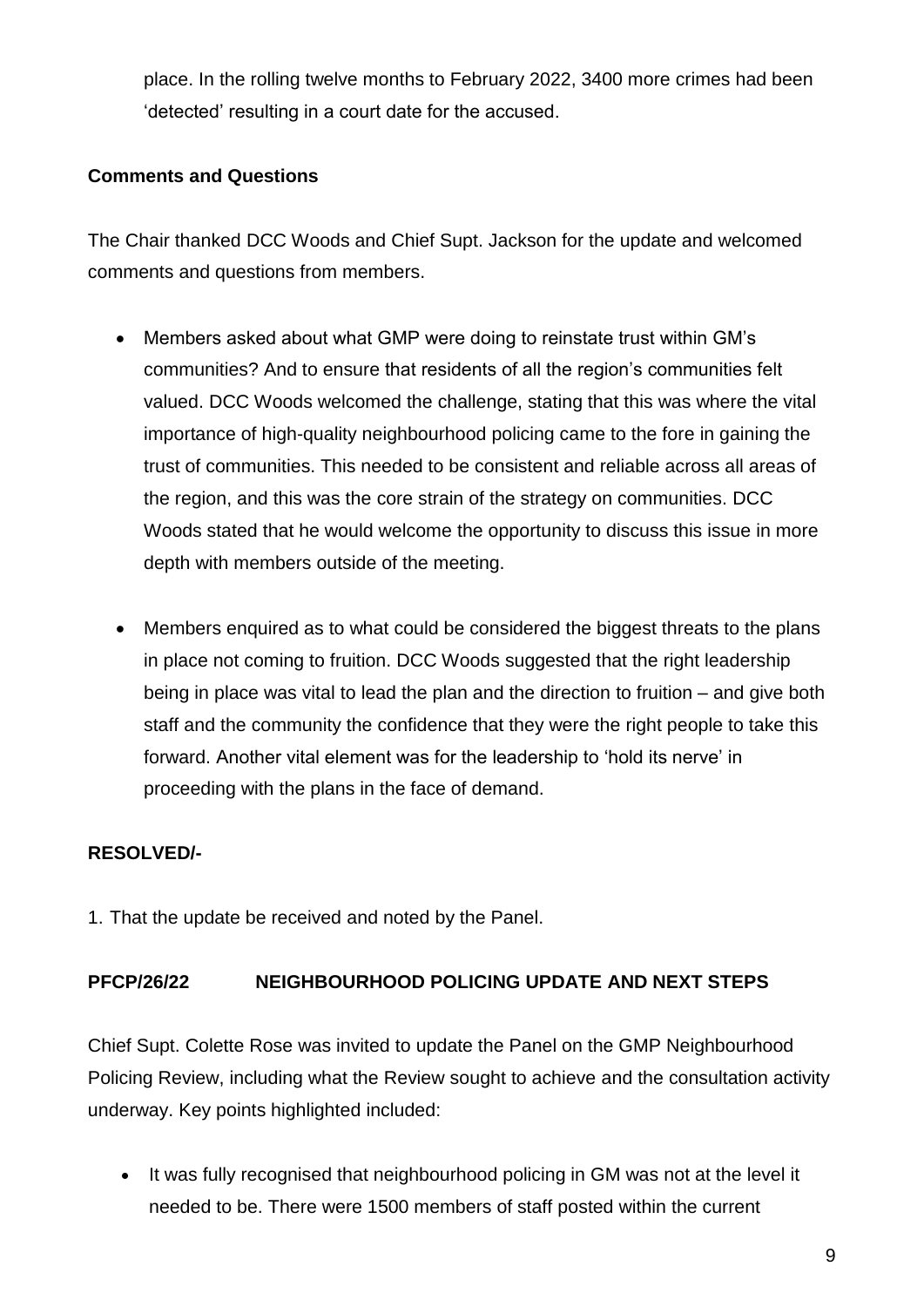neighbourhood offer, but these were often being "pulled from pillar to post" and not given the time and space to deliver at the level needed within localities. The key focus of the review was to establish how best to get to the root causes and rectify this position.

- The review aimed to raise the standard of the offer delivered within GM's communities; improve the communications with communities; reduce the abstractions of officers and stop them from being pulled away from vital community work, allowing them to fully integrate themselves within the neighbourhoods and with partners. These were all vital in ensuring effective and visible community policing.
- The Review was now well underway with a report being prepared to be taken to GMP's 'Plan on Page Board' in May 2022. Following that a strong focus would be placed on appropriate implementation.
- The Review also included the results of considerable engagement work that had included a public consultation, have your say events, and partnership work with community safety managers, the police and crime steering group, the voluntary community and faith sectors.
- Internal consultation had also been key. Staff joined the Neighbourhood Policing Team seeking to deliver change within their neighbourhoods and were frustrated by the inability to do that effectively.

### **Comments and Questions**

- Members welcomed the consultation work, emphasising the importance of full engagement with local neighbourhoods.
- Members reinforced the importance of also engaging with elected members as they provided a helpful source of local knowledge. Jeanette Staley would ensure all members had information pertinent to their engagement with the consultation process.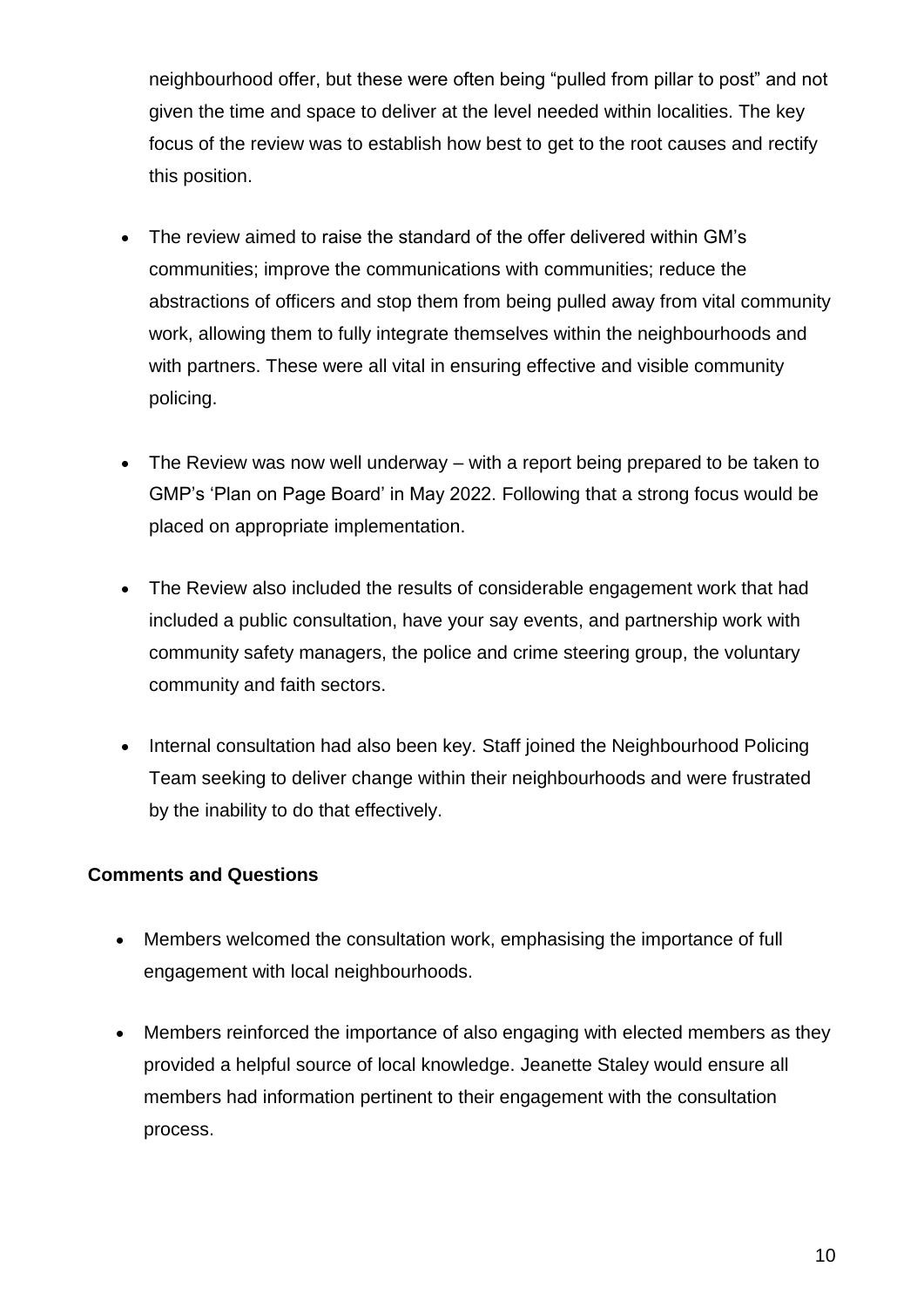- Further to the above, members also noted the level of resource available to GMP in regard to neighbourhood policing, and that fostering strong relationships with the relevant local authorities would be key to this.
- Members enquired about engagement work with local schools. It was advised that schools and education formed part of the work taking place with the Community Safety Partnership. Every school was now also linked to a dedicated School Engagement Officer.

Members were advised that a Police Accountability Meeting was due to take place the following Friday in Salford.

### **RESOLVED/-**

- 1. That the Panel notes the objectives of the Neighbourhood Policing Review.
- 2. That the Panel notes the consultation activity that has taken place so far and supports the promotion of outstanding consultation activity.
- 3. That Jeanette Staley provides members with information related to the Neighbourhood Policing engagement process.
- 4. That members be provided with details about the next Police Accountability Meeting due to take place in Salford.

# **PFCP/27/22 DEPUTY MAYOR DECISION NOTICES – DECEMBER 2021 TO MARCH 2022**

The report highlighted decisions made by the Deputy Mayor in the period from December 2021 to March 2022.

#### **RESOLVED/-**

1. That the Panel notes the decisions made.